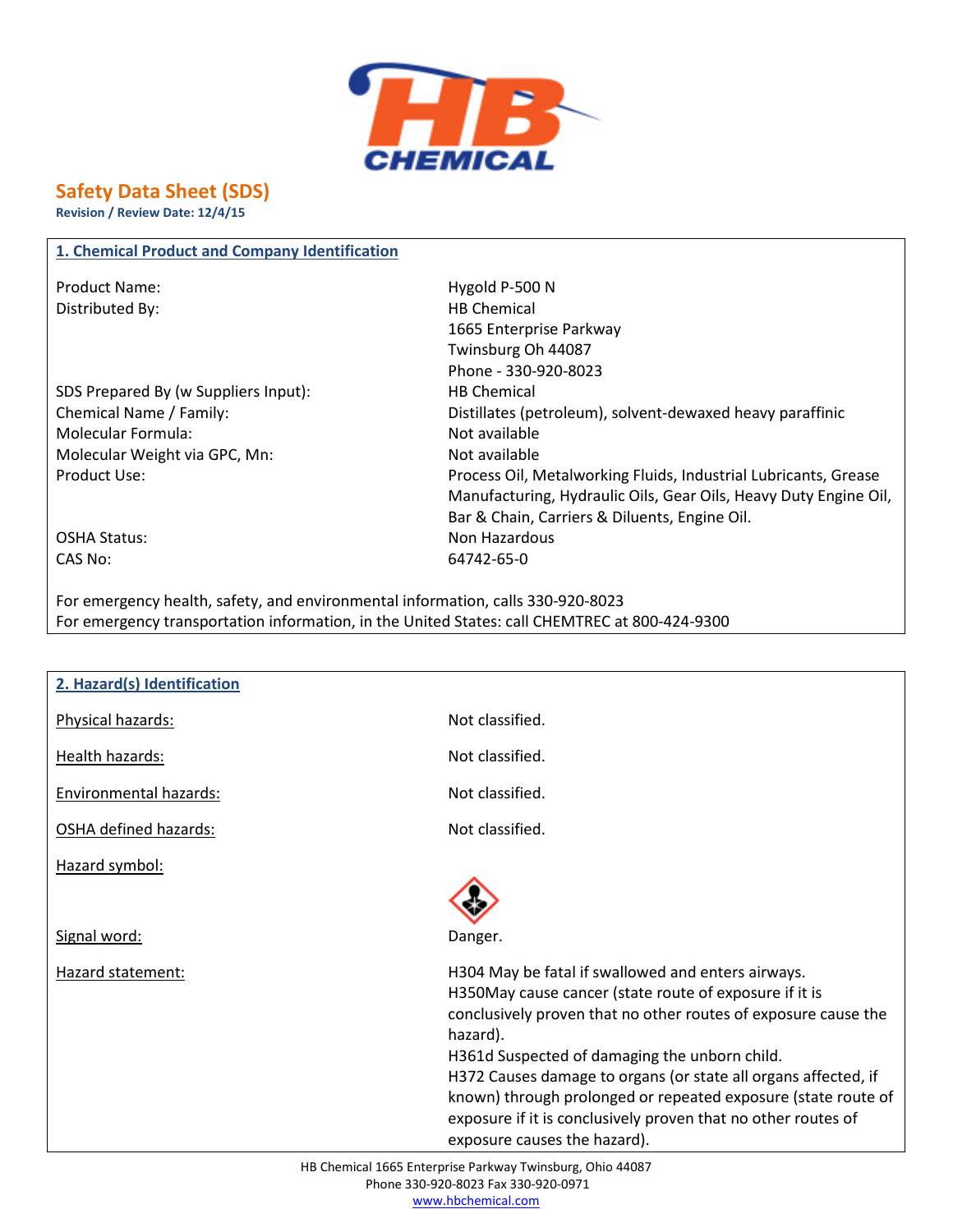| Prevention:                                                                | Not applicable.                                                                                                                                                                                                                                                                                                                                                                                                                                      |  |
|----------------------------------------------------------------------------|------------------------------------------------------------------------------------------------------------------------------------------------------------------------------------------------------------------------------------------------------------------------------------------------------------------------------------------------------------------------------------------------------------------------------------------------------|--|
| Response:                                                                  | Not applicable.                                                                                                                                                                                                                                                                                                                                                                                                                                      |  |
| Storage:                                                                   | Not applicable.                                                                                                                                                                                                                                                                                                                                                                                                                                      |  |
| Disposal:                                                                  | Not applicable.                                                                                                                                                                                                                                                                                                                                                                                                                                      |  |
| <b>Precautionary Statements:</b>                                           | P201 Obtain special instructions before use.<br>P260 Do not breathe dust/fume/gas/mist/vapors/spray.<br>P280 Wear protective gloves/protective clothing/eye<br>protection/face protection.<br>P301+P310 IF SWALLOWED: Immediately call a POISON CENTER<br>or contact a doctor.<br>P331 Do NOT induce vomiting.<br>P501 Dispose of contents/container toin accordance with<br>local/regional/national/international regulations (to be<br>specified). |  |
| Most important symptoms/effects, acute and delayed: Defatting of the skin. |                                                                                                                                                                                                                                                                                                                                                                                                                                                      |  |
| Signs and Symptoms of Exposure:                                            | Not available.                                                                                                                                                                                                                                                                                                                                                                                                                                       |  |
| <b>Primary Routes of Entry:</b>                                            | Not available.                                                                                                                                                                                                                                                                                                                                                                                                                                       |  |
| Medical Conditions Generally Aggravated by Exposure: None Known.           |                                                                                                                                                                                                                                                                                                                                                                                                                                                      |  |
| Eye Contact:                                                               | May be irritating to eyes.                                                                                                                                                                                                                                                                                                                                                                                                                           |  |
| Skin Contact:                                                              | Frequent or prolonged contact may defat and dry the skin,<br>leading to discomfort and dermatitis.                                                                                                                                                                                                                                                                                                                                                   |  |
| Ingestion:                                                                 | May cause gastrointestinal discomfort if swallowed. Do not<br>induce vomiting. Vomiting may increase risk of product<br>aspiration.                                                                                                                                                                                                                                                                                                                  |  |
| Inhalation:                                                                | May be harmful if inhaled. However, this product does not<br>currently meet the criteria for classification.                                                                                                                                                                                                                                                                                                                                         |  |
| <b>NFPA Hazard Ratings:</b>                                                | Flammability - 1,<br>Reactivity - 0<br>Health-1,                                                                                                                                                                                                                                                                                                                                                                                                     |  |
| <b>HMIS Hazard Ratings:</b>                                                | Flammability - 1,<br>Reactivity - 0<br>Health-1,                                                                                                                                                                                                                                                                                                                                                                                                     |  |
| HMIS limitation statement:                                                 | The HMIS hazard ratings numbers are meant to give a quick<br>indication of the relative hazards associated with the product.<br>All of the information contained in the SDS should be consulted<br>to assist with the safe handling of this material.                                                                                                                                                                                                |  |

| 3. Composition / Information on Ingredients |                                                           |                            |  |
|---------------------------------------------|-----------------------------------------------------------|----------------------------|--|
| Weight Percent / Typical                    | Component Identity                                        | <b>CAS Registry Number</b> |  |
| 100%                                        | DISTILLATES (PETROLEUM), SOLVENT-DEWAXED HEAVY PARAFFINIC | 64742-65-0<br>6472-56-9    |  |
|                                             |                                                           |                            |  |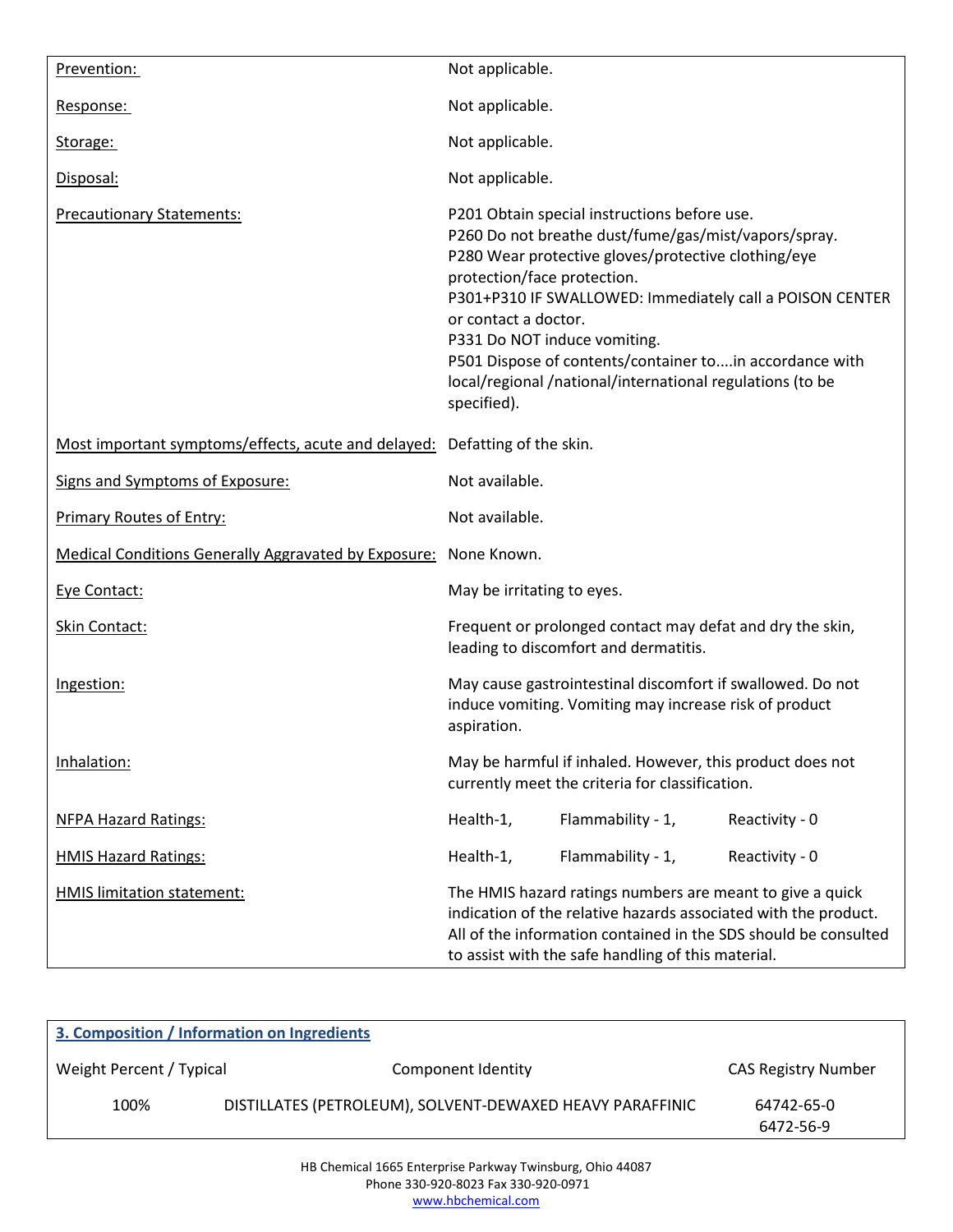Composition comments: Complex combination of hydrocarbons obtained by removal of normal paraffin's from a petroleum fraction by solvent crystallization. It consists of hydrocarbons having carbon numbers predominantly in the range of C20 through C50. It produces finished oil with a viscosity near 150 SUS @ 100°F (29 cSt @ 40°C).

| <b>4. First Aid Measures</b> |                                                                                                                                                                                                             |
|------------------------------|-------------------------------------------------------------------------------------------------------------------------------------------------------------------------------------------------------------|
| Inhalation:                  | Move to fresh air. Oxygen or artificial respiration if needed. IF<br>exposed or concerned: Get medical advice/attention.                                                                                    |
| Eyes:                        | Flush thoroughly with water. If irritation occurs, get medical<br>assistance.                                                                                                                               |
| Skin:                        | Wash contact areas with soap and water. Remove<br>contaminated clothing. Launder contaminated clothing before<br>reuse. If skin irritation or an allergic skin reaction develops, get<br>medical attention. |
| Ingestion:                   | Do NOT induce vomiting. If vomiting occurs naturally, have<br>victim lean forward to reduce risk of aspiration. Call a poison<br>control center immediately.                                                |

| <b>5. Fire-Fighting Measures</b>         |                                                                                                                                                                                                                                                                                                                                                                                                                                                                                              |
|------------------------------------------|----------------------------------------------------------------------------------------------------------------------------------------------------------------------------------------------------------------------------------------------------------------------------------------------------------------------------------------------------------------------------------------------------------------------------------------------------------------------------------------------|
| <b>Suitable Extinguishing Media:</b>     | Halon. Dry chemicals. Foam. Carbon dioxide (CO2). Water spray<br>or fog. Do not use water jet as an extinguisher, as this will<br>spread the fire.                                                                                                                                                                                                                                                                                                                                           |
| Unsuitable Extinguishing Media:          | Do not use a solid water stream as it may scatter and spread<br>fire.                                                                                                                                                                                                                                                                                                                                                                                                                        |
| <b>Special Fire Fighting Procedures:</b> | Wear full protective clothing, including helmet, self-contained<br>positive pressure or pressure demand breathing apparatus,<br>protective clothing and face mask. Cool containers exposed to<br>flames with water until well after the fire is out. Firefighters<br>must use standard protective equipment including flame<br>retardant coat, helmet with face shield, gloves, rubber boots,<br>and in enclosed spaces, SCBA. Use pressurized air mask if<br>product is involved in a fire. |
| <b>Hazardous Combustion Products:</b>    | None known.                                                                                                                                                                                                                                                                                                                                                                                                                                                                                  |
| Unusual fire and explosion hazards:      | No unusual fire or explosion hazards noted. Flammability Class:<br>Combustible IIIB.                                                                                                                                                                                                                                                                                                                                                                                                         |

## **6. Accidental Release Measures**

HB Chemical 1665 Enterprise Parkway Twinsburg, Ohio 44087 Methods &materials for containment and cleaning up: Never return spills in original containers for re-use. Large Spills: ELIMINATE all ignition sources (no smoking, flares, sparks or

Phone 330-920-8023 Fax 330-920-0971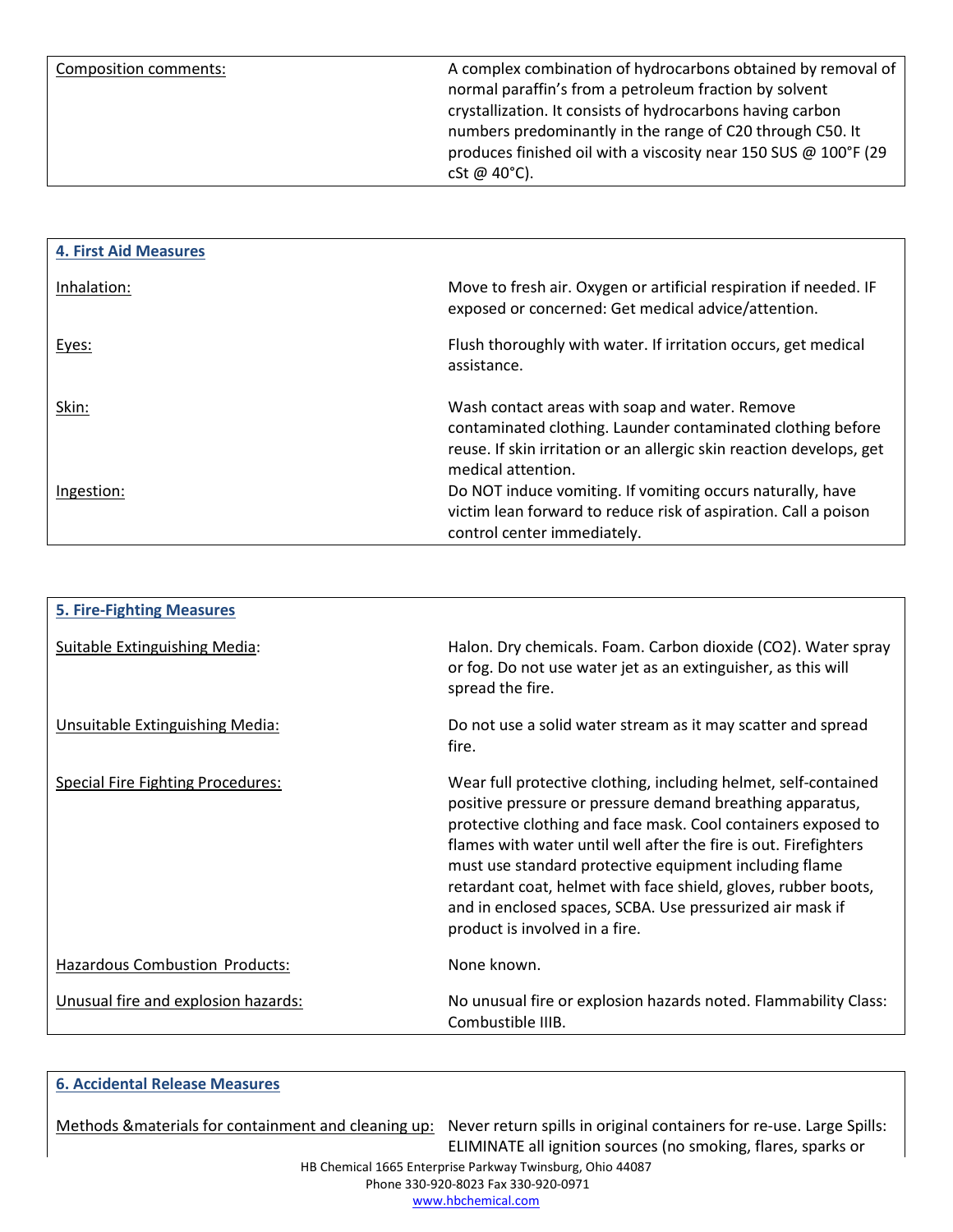|                                                                         | flames in immediate area). Stop the flow of material, if this is<br>without risk. Dike the spilled material, where this is possible.<br>Cover with plastic sheet to prevent spreading. Absorb in<br>vermiculite, dry sand or earth or absorbent material then place<br>into containers. Following product recovery, flush area with<br>water.<br>Small Spills: Wipe up with absorbent material (e.g. cloth,<br>fleece). Clean surface thoroughly to remove residual<br>contamination. |
|-------------------------------------------------------------------------|---------------------------------------------------------------------------------------------------------------------------------------------------------------------------------------------------------------------------------------------------------------------------------------------------------------------------------------------------------------------------------------------------------------------------------------------------------------------------------------|
| Personal precautions, protective equipment<br>and emergency procedures: | Keep unnecessary personnel away. Local authorities should be<br>advised if significant spillages cannot be contained. Wear<br>appropriate protective equipment and clothing during clean-up.<br>Do not touch damaged containers or spilled material unless<br>wearing appropriate protective clothing. Ensure adequate<br>ventilation.                                                                                                                                                |
| Environmental Disposal Information:                                     | Prevent further leakage or spillage if safe to do so. Prevent<br>entry into waterways, sewer, basements or confined areas.<br>Avoid discharge to the aquatic environment. Contact local<br>authorities in case of spillage to drain/aquatic environment.<br>Avoid discharge into drains, water courses or onto the ground.<br>If this material is spilled into navigable waters and creates a<br>visible sheen, it is reportable to the National Response Center.                     |
| Waste Disposal:                                                         | Reclaim or dispose of in accordance with local, state, and<br>federal regulations.                                                                                                                                                                                                                                                                                                                                                                                                    |

| 7. Handling and Storage:             |                                                                                                                                                                                                                                                                                                                                      |
|--------------------------------------|--------------------------------------------------------------------------------------------------------------------------------------------------------------------------------------------------------------------------------------------------------------------------------------------------------------------------------------|
| <b>Empty Containers:</b>             | Empty containers should be taken to an approved waste<br>handling site for recycling or disposal. Since emptied containers<br>may retain product residue, follow label warnings even after<br>container is emptied. Offer rinsed packaging material to local<br>recycling facilities.                                                |
| Precautions to be taken in handling: | Do not breathe dust/fume/gas/mist/vapors/spray. Wash hands<br>after handling and before eating. Do not get this material in<br>contact with eyes. Avoid contact with skin. Avoid prolonged<br>exposure. All handling to take place in well-ventilated area.<br>Shower after work. Remove and wash contaminated clothing<br>promptly. |
| Storage:                             | Keep away from heat, sparks and open flame. Store in a well<br>ventilated place.                                                                                                                                                                                                                                                     |

| 8. Exposure Controls / Personal Protection                |
|-----------------------------------------------------------|
| Occupational exposure limits:                             |
| HD Chamical 1665 Enterprise Darkway Twinsburg, Obje 44087 |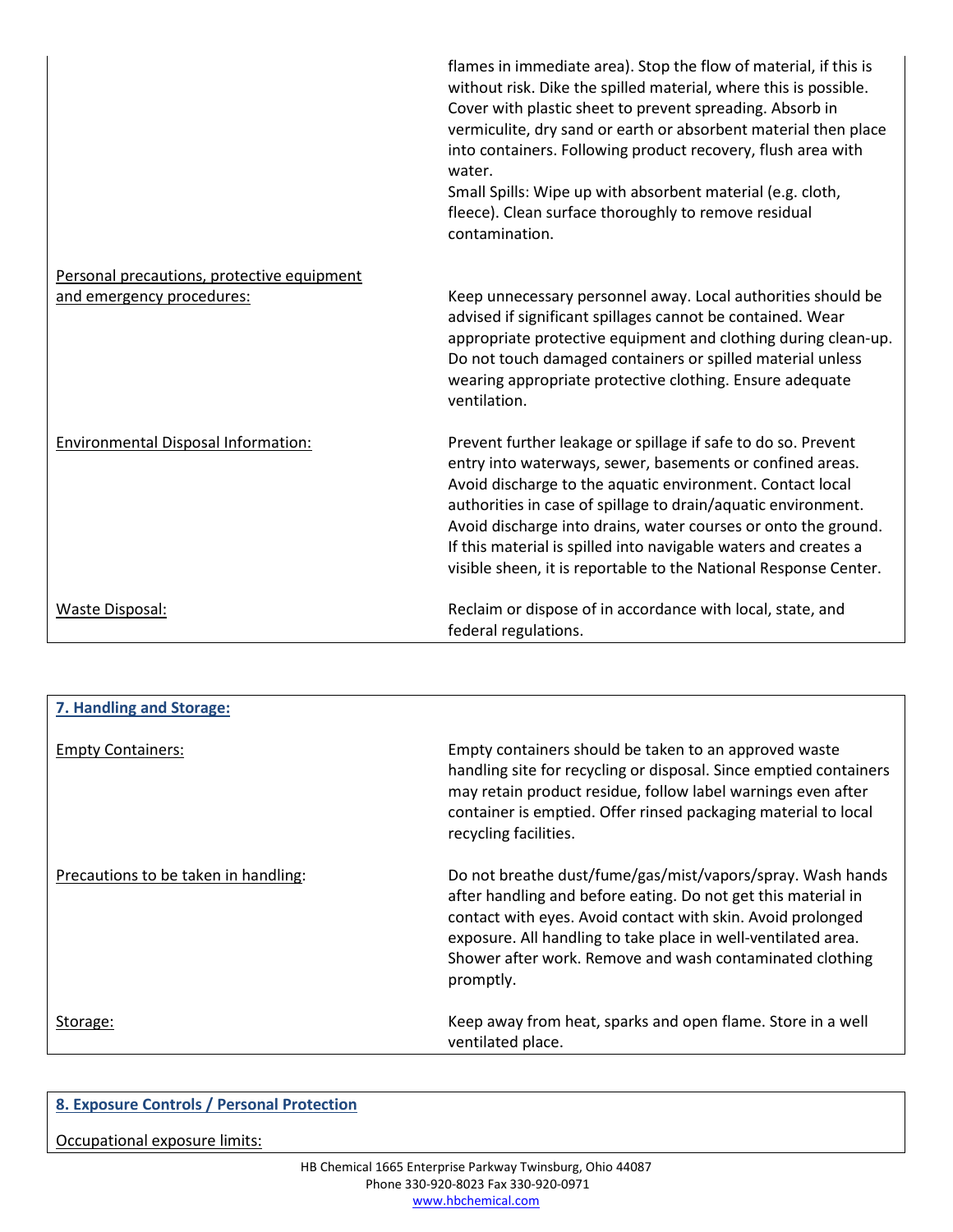| Occupational exposure limits                                                                  |                     |                                 |                                                |                                                                                                                                                                                                                                                  |  |
|-----------------------------------------------------------------------------------------------|---------------------|---------------------------------|------------------------------------------------|--------------------------------------------------------------------------------------------------------------------------------------------------------------------------------------------------------------------------------------------------|--|
| US. OSHA Table Z-1 Limits for Air Contaminants (29 CFR 1910.1000)<br>Material                 | Туре                |                                 | Value                                          | Form,                                                                                                                                                                                                                                            |  |
| Parpreme 500                                                                                  | PEL                 |                                 | 5 mg/m3                                        | MISE                                                                                                                                                                                                                                             |  |
| US. OSHA Table Z-1 Limits for Air Contaminants (29 CFR 1910.1000)<br>Components               | Type                |                                 | Value                                          | Form                                                                                                                                                                                                                                             |  |
| <b>DISTRUATES</b><br>(PETROLEUM),<br>VENT-DEWAXED HEAVY<br>PARAFFINIC (CAS<br>64742-65-0)     | PEL.                |                                 | $5 \text{ rad/m3}$                             | Mist.                                                                                                                                                                                                                                            |  |
|                                                                                               |                     |                                 | 2000 mg/m3<br>500 ppm                          |                                                                                                                                                                                                                                                  |  |
| US. NIOSH: Pocket Guide to Chemical Hazards<br>Material                                       | Type                |                                 | Value                                          | Form                                                                                                                                                                                                                                             |  |
| Parpreme 500                                                                                  | <b>STEL</b><br>TWA. |                                 | $10$ mg/m3<br>$5 \text{ rad/m}$ 3              | Mist.<br>Mist.                                                                                                                                                                                                                                   |  |
| Components                                                                                    | Туре                |                                 | Value                                          | Form                                                                                                                                                                                                                                             |  |
| <b>DISTILLATES</b><br>(PETROLEUM),<br>SOLVENT-DEWAXED HEAVY<br>PARAFFINIC (CAS<br>64742-65-01 | <b>STEL</b>         |                                 | 10 mg/m3                                       | Mist.                                                                                                                                                                                                                                            |  |
|                                                                                               | TWA.                |                                 | 5 mg/m3                                        | Mist.                                                                                                                                                                                                                                            |  |
| <b>Biological limit values</b>                                                                |                     |                                 |                                                | No biological exposure limits noted for the ingredient(s).                                                                                                                                                                                       |  |
| Appropriate engineering controls:                                                             |                     | exposure limit is not exceeded. |                                                | Provide adequate ventilation, including appropriate local<br>extraction, to ensure that the defined controls occupational                                                                                                                        |  |
| <b>Respiratory Protection:</b>                                                                |                     |                                 |                                                | Under normal conditions, respirator is not normally required.<br>When workers are facing concentrations above the exposure<br>limit they must use appropriate certified respirators.                                                             |  |
| Ventilation:                                                                                  |                     | Provide adequate ventilation.   |                                                |                                                                                                                                                                                                                                                  |  |
| Hand Protection:                                                                              |                     |                                 | forearms is likely wear gauntlet style gloves. | Chemical resistant gloves are recommended. If contact with                                                                                                                                                                                       |  |
| Eye Protection:                                                                               |                     |                                 | Goggles/face shield are recommended.           |                                                                                                                                                                                                                                                  |  |
| <b>Skin and Body Protection:</b>                                                              |                     |                                 | contaminated clothing before reuse.            | Chemical/oil resistant clothing is recommended. Launder                                                                                                                                                                                          |  |
| Thermal hazards:                                                                              |                     | Not available.                  |                                                |                                                                                                                                                                                                                                                  |  |
| General hygiene considerations:                                                               |                     | cleaned.                        |                                                | Mays observe good personal hygiene measures, such as<br>washing after handling the material and before eating, drinking,<br>and/or smoking. Routinely wash work clothing to remove<br>contaminants. Discard contaminated footwear that cannot be |  |

| 9. Physical and Chemical Properties |                                                        |
|-------------------------------------|--------------------------------------------------------|
| Physical Form:                      | Liquid (Clear & bright)                                |
| Appearance & Odor:                  | Clear, Pale or Light Amber to Amber/ Hydrocarbon-like. |
| <b>Specific Gravity:</b>            | $0.865 - 0.889 \omega 60 F$                            |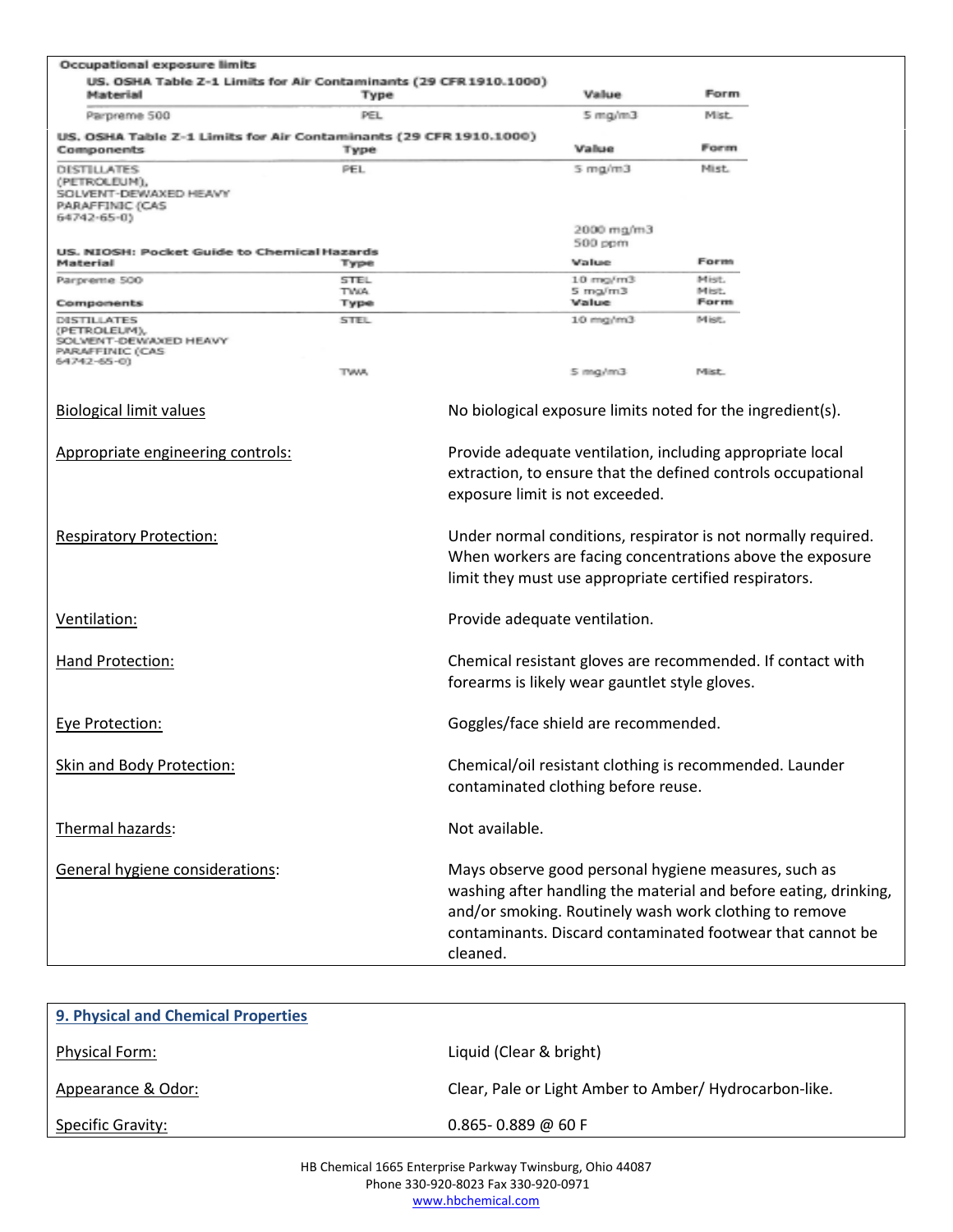| Softening Point, R&B:                      | Not available.                                 |
|--------------------------------------------|------------------------------------------------|
| Viscosity:                                 | 29 cSt (104 °F (40 °C) ASTM D 445/ ISO 3104)   |
| <b>Relative Density:</b>                   | 0.86 (60 °F (15.56 °C) ASTM D 4052/ ISO 12185) |
| <b>Solubility in Water:</b>                | Insoluble                                      |
| Flash Point, TAG CC F:                     | $>= 379.0$ °F ( $>= 192.8$ °C)                 |
| <b>Melting Point:</b>                      | < 18 °F (< -7.78 °C) ASTM D 5949/ ISO 3016     |
| Percent Volatiles (by weight):             | Not available.                                 |
| Evaporation Rate (Water $\sim$ I):         | Not available.                                 |
| Vapor Pressure (mm Hg):                    | <1mmHg at 20°C                                 |
| Vapor Density (Air ~ I):                   | Not available.                                 |
| Boiling Point ( <sup>O</sup> F) Initial:   | >700 °F (> 371.11 °C) ASTM D 2887/ ISO 3294    |
| Auto ignition Temperature, <sup>o</sup> C: | > 600 °F (> 315.56 °C) ASTM E 659              |
| Flammable Limits, %(V):                    | Not available.                                 |

| 10. Stability and Reactivity          |                                                                                                                     |
|---------------------------------------|---------------------------------------------------------------------------------------------------------------------|
| Stability:                            | This product is stable under normal conditions.                                                                     |
| Incompatibility (Materials to Avoid): | Material reacts with strong oxidizing agents.                                                                       |
| Conditions to Avoid:                  | Heat, flames and sparks. Avoid temperatures exceeding the<br>flash point.                                           |
| Hazardous Polymerization:             | Hazardous polymerization will not occur.                                                                            |
| Hazardous Decomposition Products:     | Upon decomposition, this product emits carbon monoxide,<br>carbon dioxide and/or low molecular weight hydrocarbons. |

| <b>11. Toxicological Information</b>                                                       |                                                                                                  |  |
|--------------------------------------------------------------------------------------------|--------------------------------------------------------------------------------------------------|--|
| This material is not listed as a carcinogen or potential carcinogen by NTP, IARC, or OSHA. |                                                                                                  |  |
| Acute toxicity:                                                                            | Not classified.                                                                                  |  |
| Skin corrosion/irritation:                                                                 | Not classified. May cause defatting of the skin, but is neither an<br>irritant nor a sensitizer. |  |
| Serious eye damage/eye irritation:                                                         | Not classified.                                                                                  |  |
| Respiratory sensitization:                                                                 | Not classified.                                                                                  |  |
|                                                                                            |                                                                                                  |  |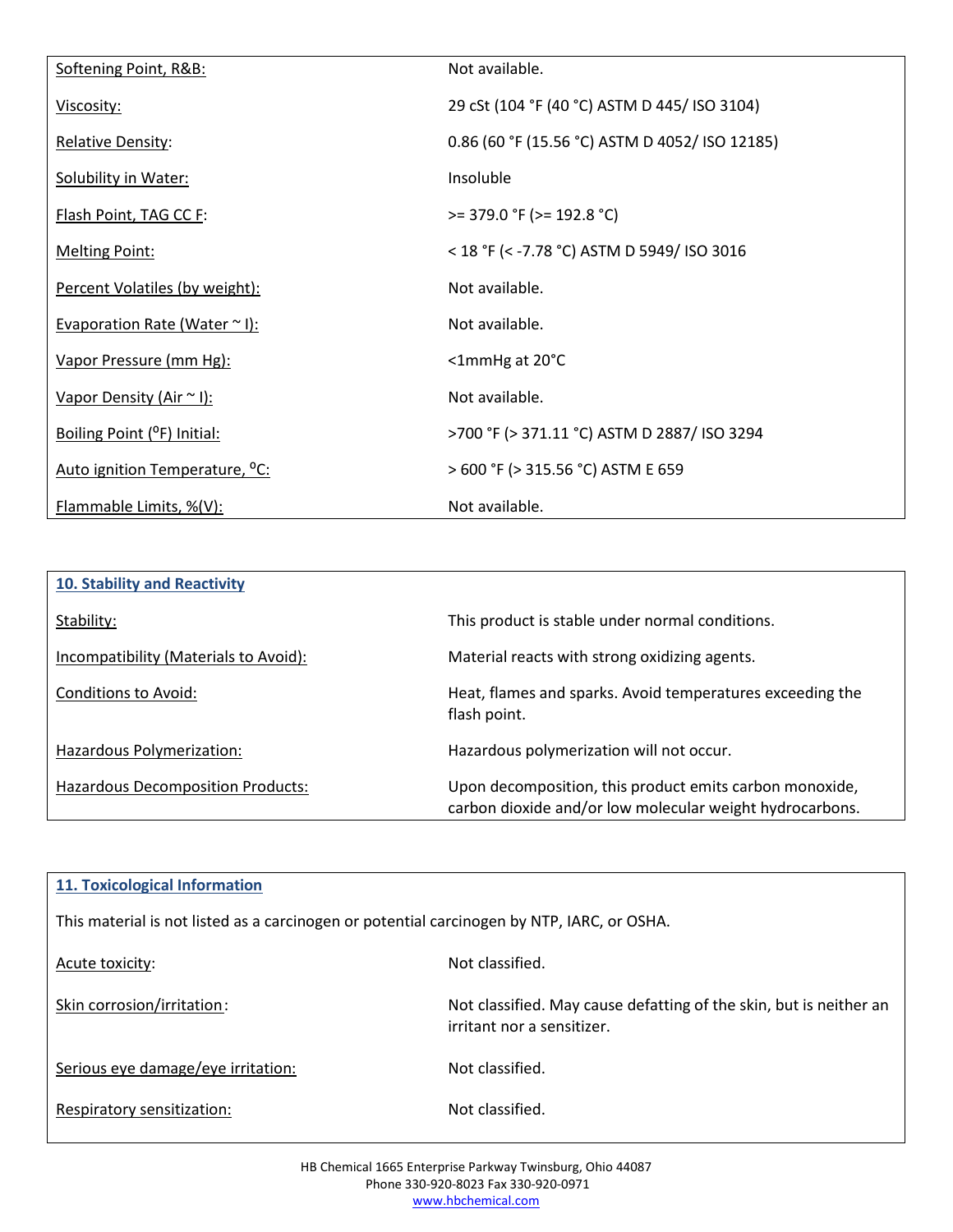| Skin sensitization:                                                    | Not classified.                                                                                                                                                                                             |
|------------------------------------------------------------------------|-------------------------------------------------------------------------------------------------------------------------------------------------------------------------------------------------------------|
| Germ cell mutagenicity:                                                | Non-mutagenic based on Modified Ames Assay.                                                                                                                                                                 |
| Carcinogenicity:                                                       | This product is not considered to be a carcinogen by IARC,<br>ACGIH, NTP, or OSHA. Meets EU requirement of less than 3%<br>(w/w) DMS0 extract for total polycyclic aromatic compound<br>(PAC) using IP 346. |
| US. OSHA Specifically Regulated Substances<br>(29 CFR 1910.1001-1050): | Not listed.                                                                                                                                                                                                 |
| Reproductive toxicity:                                                 | Contains no ingredient listed as toxic to reproduction.                                                                                                                                                     |
| Specific target organ toxicity-single exposure:                        | Not classified.                                                                                                                                                                                             |
| Specific target organ toxicity-repeated exposure:                      | Not classified.                                                                                                                                                                                             |
| Aspiration hazard:                                                     | Not classified.                                                                                                                                                                                             |
| Chronic effects:                                                       | Prolonged or repeated contact may cause drying, cracking, or<br>irritation of the skin.                                                                                                                     |

| 12. Ecological Information     |                                                                                                                                                                                               |
|--------------------------------|-----------------------------------------------------------------------------------------------------------------------------------------------------------------------------------------------|
| Ecotoxicity:                   | Not expected to be harmful to aquatic organisms.                                                                                                                                              |
| Persistence and degradability: | Not inherently biodegradable.                                                                                                                                                                 |
| Bioaccumulative potential:     | Bioaccumulation is unlikely to be significant because of the low<br>water solubility of this product.                                                                                         |
| Mobility in soil:              | Not available.                                                                                                                                                                                |
| Other adverse effects:         | No other adverse environmental effects (e.g. ozone depletion,<br>photochemical ozone creation potential, endocrine disruption,<br>global warming potential) are expected from this component. |

| <b>13. Disposal Considerations</b>     |                                                                                                                                                                                                                                                                                                                                     |
|----------------------------------------|-------------------------------------------------------------------------------------------------------------------------------------------------------------------------------------------------------------------------------------------------------------------------------------------------------------------------------------|
| Disposal instructions:                 | When this product as supplied is to be discarded as waste, it<br>does not meet the definition of a RCRA waste under 40 CFR 261.<br>Disposal recommendations are based on material as supplied.<br>Disposal must be in accordance with current applicable laws<br>and regulations, and material characteristics at time of disposal. |
| Hazardous waste code                   | Not applicable.                                                                                                                                                                                                                                                                                                                     |
| Waste from residues / unused products: | Dispose of in accordance with local regulations. Avoid discharge<br>into water courses or onto the ground.                                                                                                                                                                                                                          |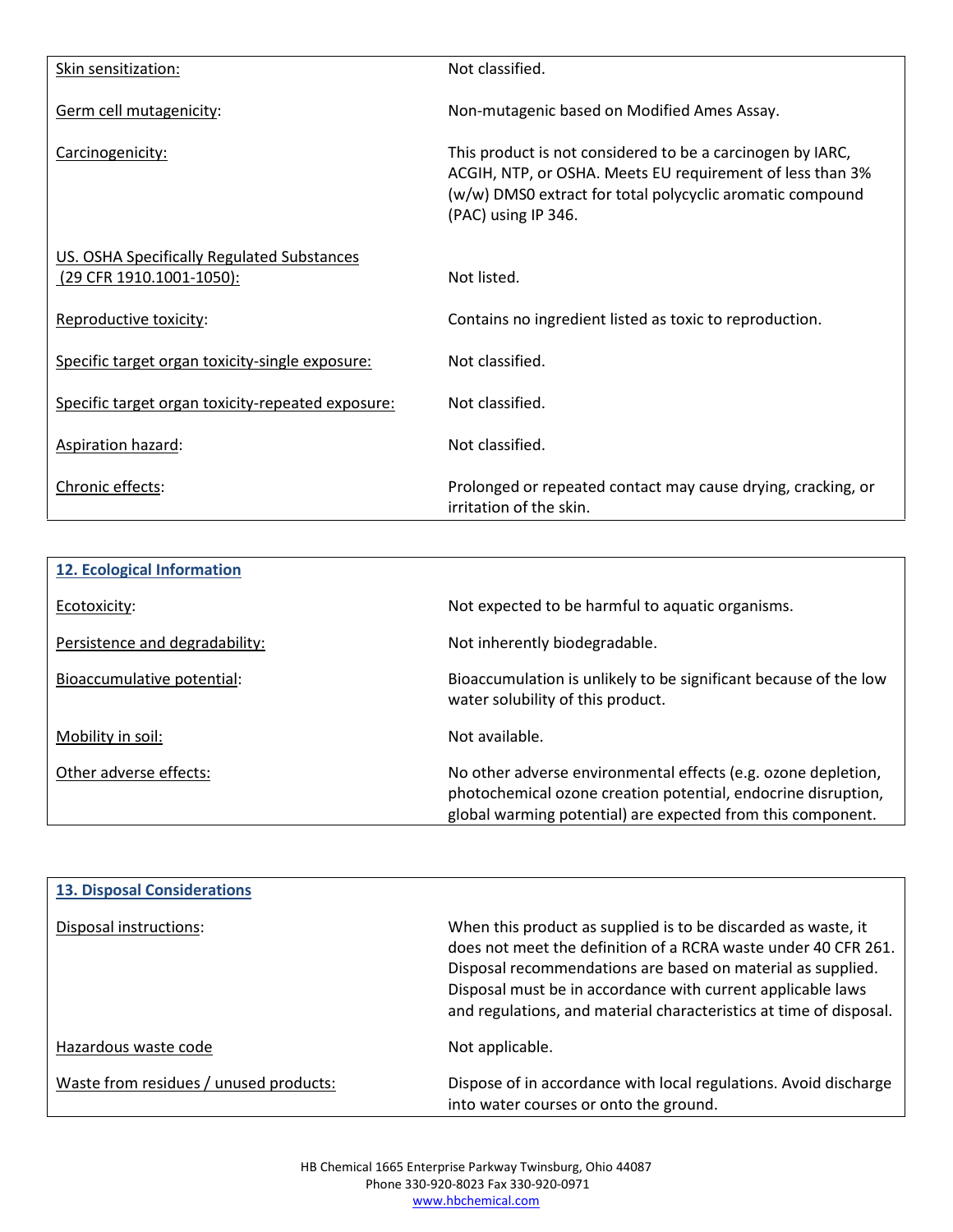Contaminated packaging: Empty containers should be taken to an approved waste handling site for recycling or disposal. Since emptied containers may retain product residue, follow label warnings even after container is emptied. Offer rinsed packaging material to local recycling facilities.

| <b>14. Transport Information</b>                                                       |                                   |
|----------------------------------------------------------------------------------------|-----------------------------------|
| D.O.T. Shipping Name:                                                                  | Not regulated as dangerous goods. |
| Air - ICAO (international Civil Aviation Organization):                                | Not regulated as dangerous goods. |
| IATA:                                                                                  | Not regulated as dangerous goods. |
| Sea - IMDG (International Maritime Dangerous Goods): Not regulated as dangerous goods. |                                   |
| Transport in bulk according to Annex II of<br>MARPOL 73/78 and the IBC Code:           | Not available.                    |

|  | 15. Regulatory Information |
|--|----------------------------|
|  |                            |

All components of this material are on the TSCA Inventory.

All components of this material are on the Canadian DSL.

| US federal regulations:                                                      | This product is not known to be a "Hazardous Chemical" as<br>defined by the OSHA Hazard Communication Standard, 29 CFR<br>1910.1200. |  |
|------------------------------------------------------------------------------|--------------------------------------------------------------------------------------------------------------------------------------|--|
| <b>CERCLA/SARA Hazardous Substances:</b>                                     | Not applicable.                                                                                                                      |  |
| <b>TSCA Section 12(b) Export Notification</b><br>(40 CFR 707, Subpt.D):      | Not regulated.                                                                                                                       |  |
| CERCLA Hazardous Substance List (40 CFR302.4):                               | Not listed.                                                                                                                          |  |
| <b>US. OSHA Specifically Regulated</b><br>Substances (29 CFR1910.1001-1050): | Not listed.                                                                                                                          |  |
| Superfund Amendments and Reauthorization Act of 1986 (SARA):                 |                                                                                                                                      |  |
| Hazard categories                                                            | Immediate Hazard - No                                                                                                                |  |
|                                                                              | Delayed Hazard - No                                                                                                                  |  |
|                                                                              | Fire Hazard - No                                                                                                                     |  |
|                                                                              | Pressure Hazard - No<br>Reactivity Hazard - No                                                                                       |  |
| SARA 302 Extremely hazardous substance:                                      | Not listed.                                                                                                                          |  |
| SARA 311/312 Hazardous chemical:                                             | Yes.                                                                                                                                 |  |
| SARA 313 (TRI reporting):                                                    | Not regulated.                                                                                                                       |  |